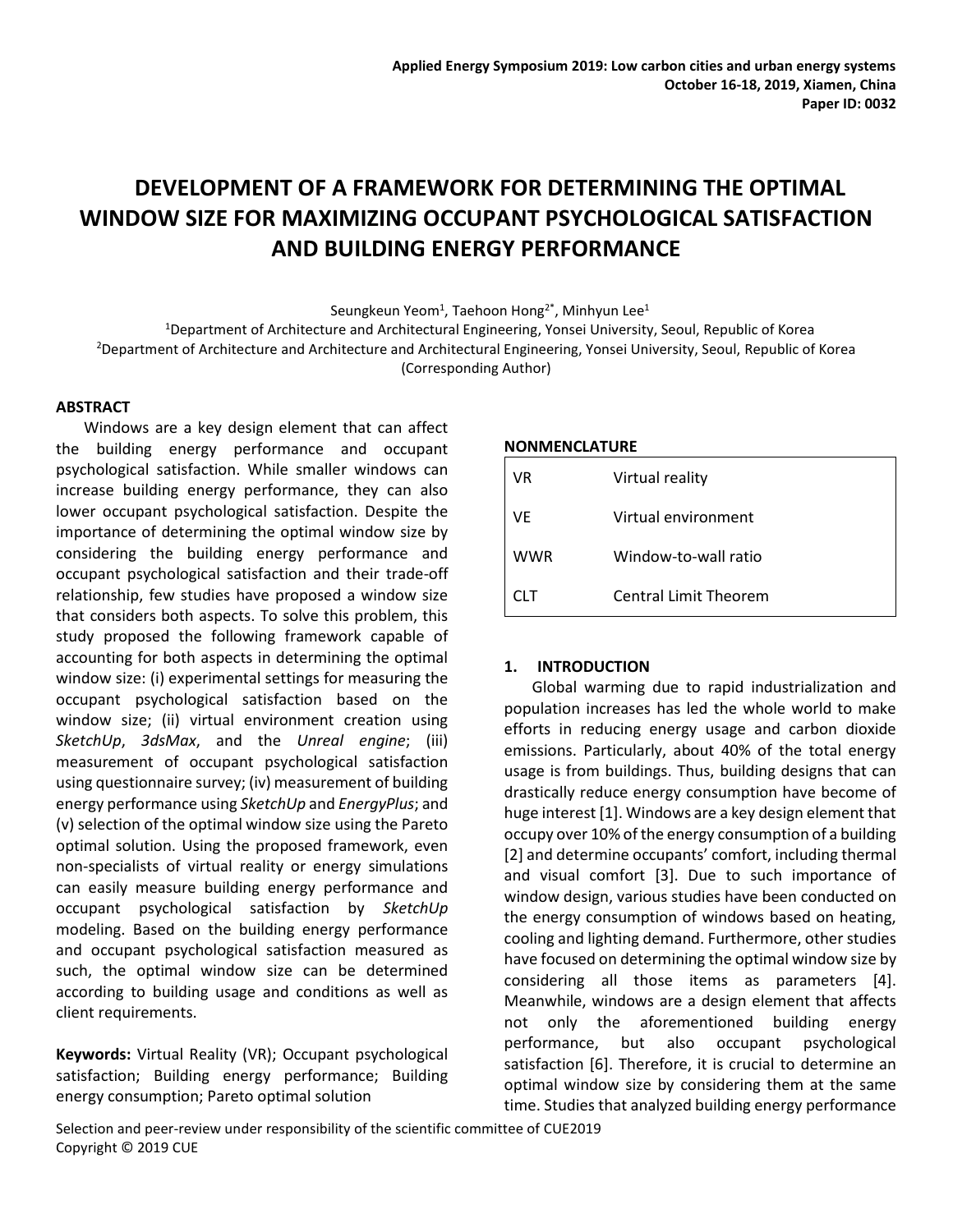by window size showed that the smaller the area of a window, the less the energy consumption [3,4,7,8]. On the other hand, studies that analyzed occupant psychological satisfaction by window size showed that the larger the area of a window, the more the psychological satisfaction increased [6,9–11]. As such, it is difficult to determine the optimal window size by considering both aspects that are in a trade-off relationship with each other. Accordingly, few studies have considered both aspects in determining the optimal window size. To overcome this difficulty, this study aims to propose a framework based on which the optimal window size can be determined by allowing nonspecialists to easily measure building energy performance and occupant psychological satisfaction and consider both of them at the same time. The following effects can be expected by using the proposed framework: (i) by presenting a method to create virtual environments based on *SketchUp* and the *Unreal engine*, this framework allows more accessible and more realistic virtual environments than the existing methods, while saving time, money and labor. (ii) *SketchUp* modeling file can be used in *EnergyPlus* by converting its geometry with *OpenStudio*, which makes the analysis of building energy performance easier. Finally, (iii) by finding the Pareto optimal solution with the quantification of the performance of these two factors, the optimal window size that considers the building energy performance and occupant psychological satisfaction can be determined.

# **2. MATERIAL AND METHODS**

# *2.1 Step 1: Experimental setting*

Three stages are required for the establishment of an experimental setting. First, the window size can be set by adjusting the window-to-wall ratio (WWR) to a certain ratio (e.g., 5%, 10%, and 15%). Here, the designer sets the variation of the window size based on the required WWR. Second, there should be more than 30 experiment participants according to the Central Limit Theorem (CLT). According to CLT, a larger sample group follows the normal distribution, and thus, more participants will result in statistically more reliable results. Third, since it is difficult to recruit different participants according to many different window size variations, the within-group effect can be analyzed using the crossover study method. Each experiment participant experiences all variations of window size, at which the experiment order is randomly distributed to prevent the learning effect (e.g., when one

expects the order of the increase or decrease in the WWR)

#### *2.2 Step2: Creating virtual environment*

Creating a virtual environment includes three stages. First, based on the information of a building to be designed with *SketchUp*, the buildings, trees, mountains, and roads outside as well as the interior of the room are modelled in 3D. At this point, the *3D warehouse* of *SketchUp* and 3D objects required by *Autodesk 3dsMax Asset Library* are imported and used. Second, the 3D modeling file from *SketchUp* is imported and covered with materials in *3dsMax*. Third, the 3D modeling file, revised and completed in *3dsMax*, is imported to the *Unreal engine*, and the directional light is set to the altitude and azimuth of the sun, and the point light is set according to indoor lighting. Next, the roughness, specular and metallic features of the covered materials are adjusted according to the *Blue print* (i.e., *Unreal engine*'s own the programming language) to complete real-time rendering. Finally, the resulting file is built and exported to the package file of the virtual reality (VR) mode. The process is completed by connecting a VR device. Fig. 1 shows the flow charge of the whole process, and Fig. 2 shows an example of an experimental



Fig 1 The process of creating virtual environment.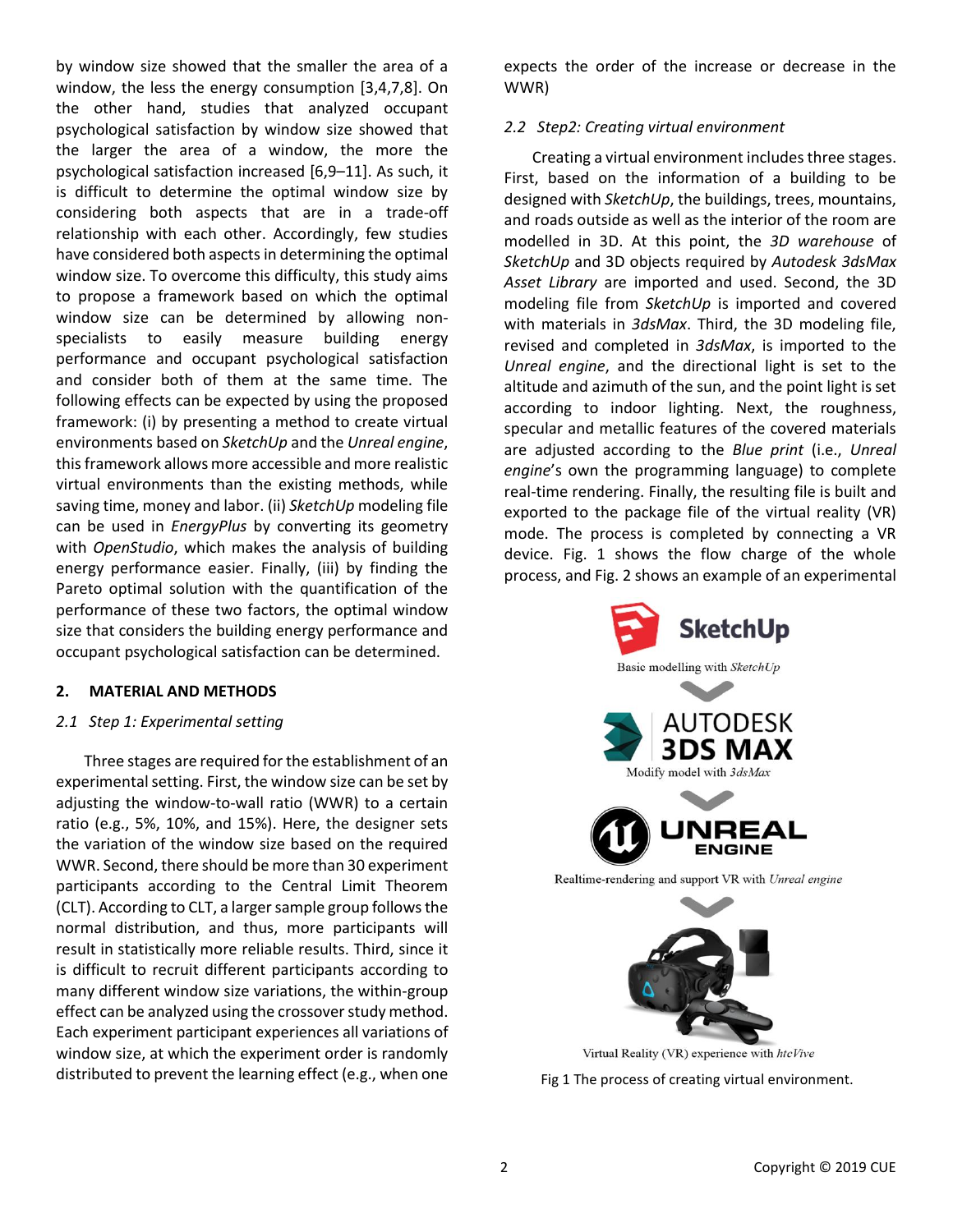

Fig 2 Examples of virtual experimental environment in *Unreal engine*.

environment to measure the occupant psychological satisfaction based on the WWR in the *Unreal engine*.

# *2.3 Step 3: Measuring occupant psychological satisfaction*

There are two kinds of questionnaire surveys that can be used to measure occupant psychological satisfaction. The first method is to measure satisfaction by assembling the direct responses of participants on the sense of privacy, openness, and space that change according to the WWR. The other method is to use a questionnaire survey that determines participants' state of mind defined by the circumplex model of affect [12,13]. The items used in this questionnaire survey are: calm, peaceful, restful, in control, hectic, rushed, stimulated, exhilarated, excited, dull, bored, overwhelmed, significant, important. As such, relaxation and excitement are measured and summarized to determine occupant psychological satisfaction. The above two survey methods can be measured in a 7-point Likert scale. Fig. 3 shows the concept of survey form of the two methods.





# *2.4 Step 4: Measuring building energy performance*

To measure building energy performance based on the heating, cooling and lighting demands that change according to the WWR, the study uses *EnergyPlus*, an energy simulation tool. First, the SketchUp modeling file used for creating the virtual environment is imported to the building modeling in *EnergyPlus*through *OpenStudio*. *OpenStudio* has *SketchUp* Plug-in, and the user can create the geometry required in *EnergyPlus*. Second, the detailed information parameters on interior lighting and air-conditioning devices based on the information of the target building are entered using an *IDE Editor*, and the properties of the outer walls and heat transmission coefficient are entered. Third, the weather conditions of the target building location (i.e., outdoor air temperature, wind speed, wind direction, wind pressure, radiation, cloud cover, and precipitation) are entered. The weather data are collected from the National Weather Service's website. Then, the energy consumption in identical parameters except the WWR is calculated according to the WWR. Fig. 4 shows the energy simulation process by *Energy Plus* and *SketchUp*.



*EnergyPlus* using modeling file of *SketchUp*.

*2.5 Step 5: Multi-objective optimization using Pareto optimal solutions*

To consider both the occupant psychological satisfaction and building energy consumption based on the WWR, a multi-objective optimization should be performed using the Pareto optimal solution in order to determine the optimal WWR. The Pareto optimal fitness function that maximizes an objective function A (i.e., occupant psychological satisfaction) while minimizing an objective function B (i.e., building energy performance) is shown in Eq. (1). The WWR with the lowest result from Eq. (1) can be determined as the optimal WWR. The weighting value is determined by the importance of occupant psychological satisfaction and building energy